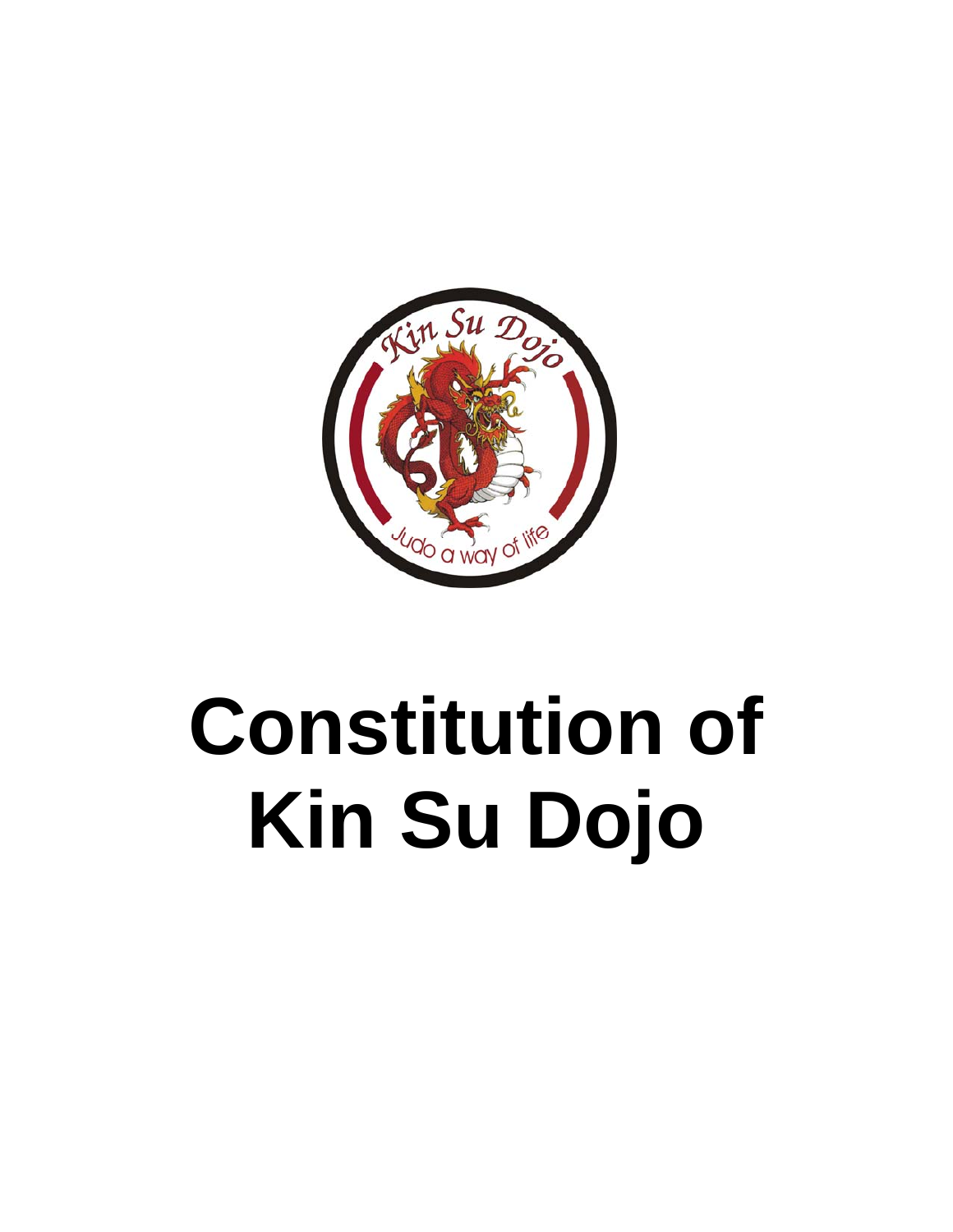# **Table of Contents**

|                               | 1. Club Name                             | page 3  |
|-------------------------------|------------------------------------------|---------|
|                               | 2. Principles of the Club                | page 3  |
|                               | 3. Purpose of the Club                   | page 3  |
|                               | 4. The Committee and its Members         | page 3  |
| 5.                            | The Roles of the Committee Members       | page 4  |
|                               | 6. Rules and Regulations                 | page 7  |
|                               | 7. Definition of Members and Memberships | page 8  |
|                               | 8. Membership Validation Requirements    | page 9  |
|                               | 9. Membership Categories                 | page 9  |
| 10. Membership Fees<br>page 9 |                                          |         |
|                               | 11. Meetings                             | page 9  |
| 12. Amendments<br>page 10     |                                          |         |
|                               | 13. Offences and Disciplinary Action     | page 11 |
|                               | 14. Official Club Logo                   | page 12 |
|                               | 15. Dissolution                          | page 13 |
|                               | 16. Declaration                          | page 13 |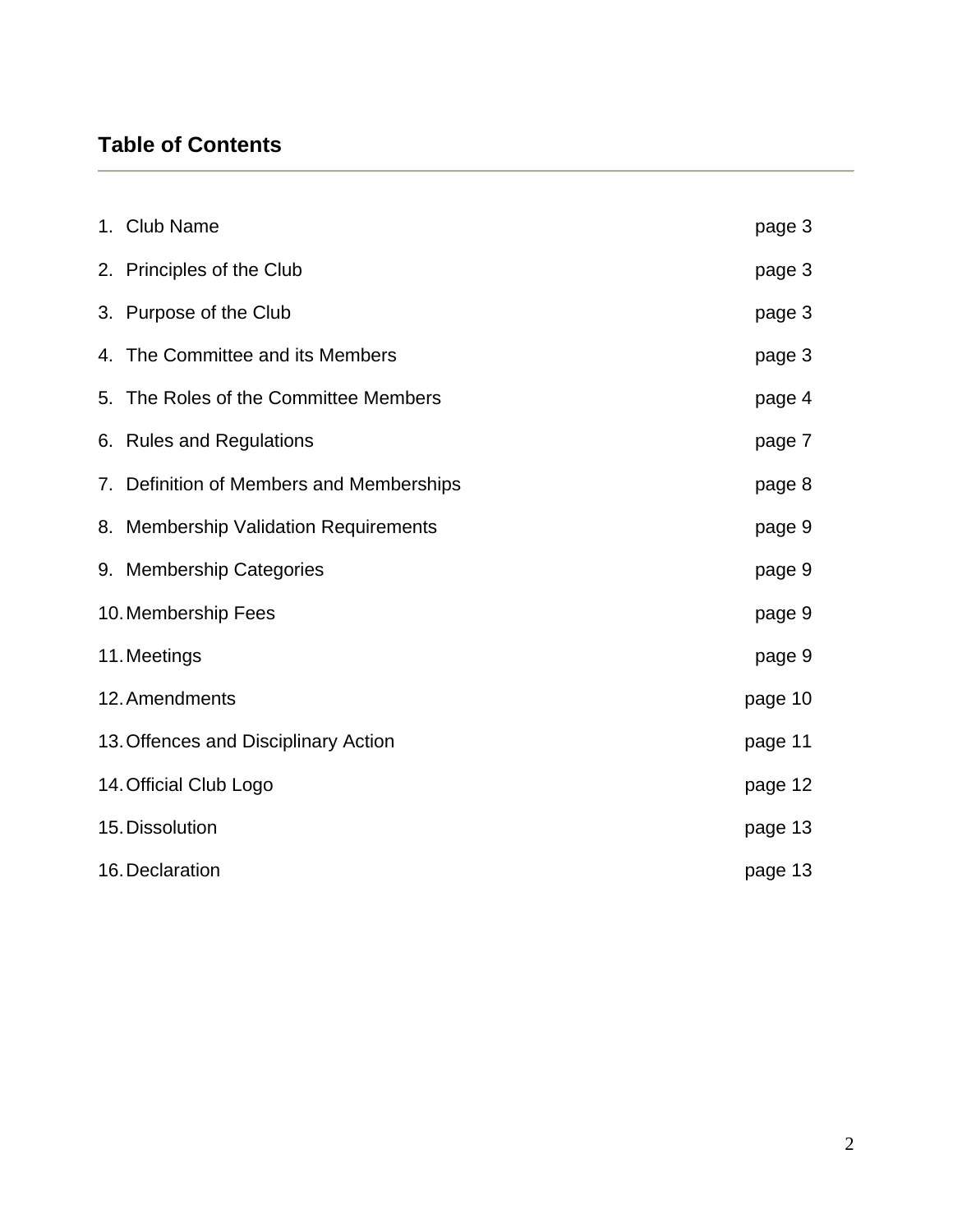#### **1. Club Name**

The Club is called Kin Su Dojo which means '*A Change of Wind*' and is hereinafter referred to as 'KSD' or 'The Club'. The Club is affiliate with the Malta Judo Federation, hereinafter referred to as 'MJF'.

## **2. Principles of the Club**

KSD is a Non-Profit Making Organisation. Its aim and objectives are:

- a) to promote sports in general primarily Judo to the Maltese society including any person regardless of colour, size and religion that is presently living in the Maltese islands, will be accepted as a member of the club;
- b) to offer to the Maltese society, the opportunity to practice Judo in a proper and adequate environment which is both safe and friendly to all its members;
- c) to disassociate and not to promote the use of any illegal substances such as drugs, use of alcohol and tobacco.

#### **3. Purpose of the Club**

- a) to be in line and keep abreast with rules and regulations relating to the sport;
- b) to increase awareness and popularity of Judo amongst existing society;
- c) to prepare its athletes/judokas for shows and competitions;
- d) to organise activities both for interaction and social networking between its members.

#### **4. The Committee and its Members**

The affairs of the Club (KSD) shall be administered by a Committee consisting of not more than seven (7) persons who must all be over 18 years of age, who shall determine the subscriptions payable by the members of the Club and have ultimate responsibility for the activities of the Club.

The members of the Committee shall be elected by the members of the Club annually and shall be eligible for re-election. The members of the Club shall not appoint several individuals jointly to hold any of the Offices/Positions, nor allow any individual to hold more than one Office at a time.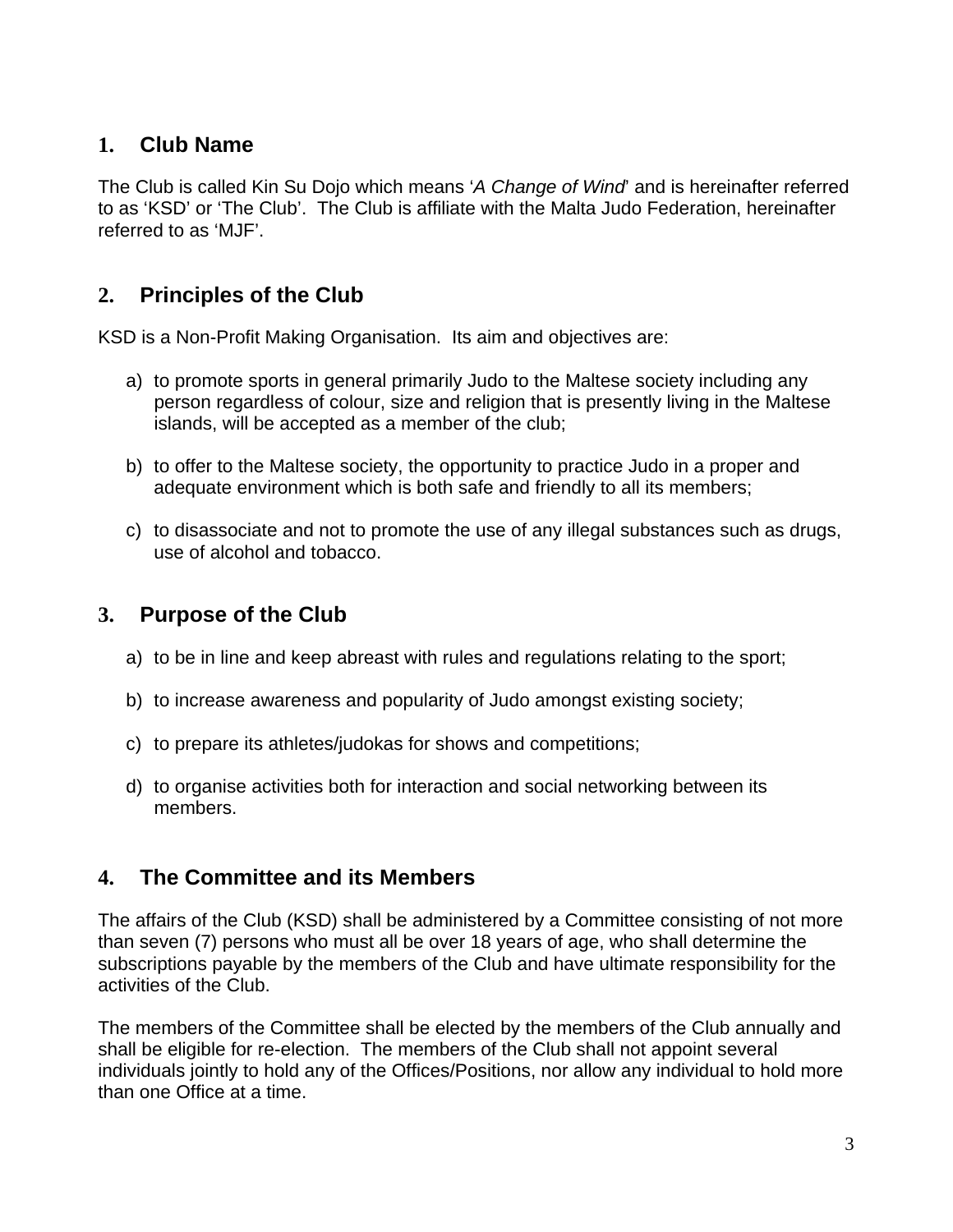If during the period between the annual elections to Offices any vacancies occur amongst the members of the Committee, the Committee shall have the power of filling the vacancy or vacancies up to the next Annual General Meeting by co-optation.

Each Office holder must, on relinquishing his/her appointment, promptly hand to his successor in Office or to another member of the Club nominated by the Committee, all official documents and records belonging to the Club together with, as may be requested by the Committee, any other property of the Club which may be in his/her possession and must complete any requirement to transfer authority relating to control of the Club's bank accounts, signatories or other financial matters.

Without derogating from its primary responsibility, the Committee may delegate its functions to finance and general purposes and other sub-Committees which are made up exclusively of members of the Committee.

The Committee shall have the power to make regulations and by-laws in order to implement the paragraphs of this Constitution, and to settle any disputed points not otherwise provided for in this Constitution. Any alteration to the Constitution shall require the approving vote of two-thirds of those present in person or by proxy at a General Meeting.

No member of the Committee shall be removed from Office except by the approving votes of two-thirds of those present in person or by proxy at a General Meeting.

The quorum for a Committee meeting shall be three (3) members present in person. When any financial business is to be transacted, there must be present either the Treasurer in person or a member of the Committee deputed by the Treasurer to represent his or her views to the meeting.

The Committee shall be made up of the following:

- The President/Chairman
- The Vice-President
- The Secretary
- **The Treasurer**
- The Public Relations Officer
- First Aid Officer / Risk Assessment Manager
- **Training Officer**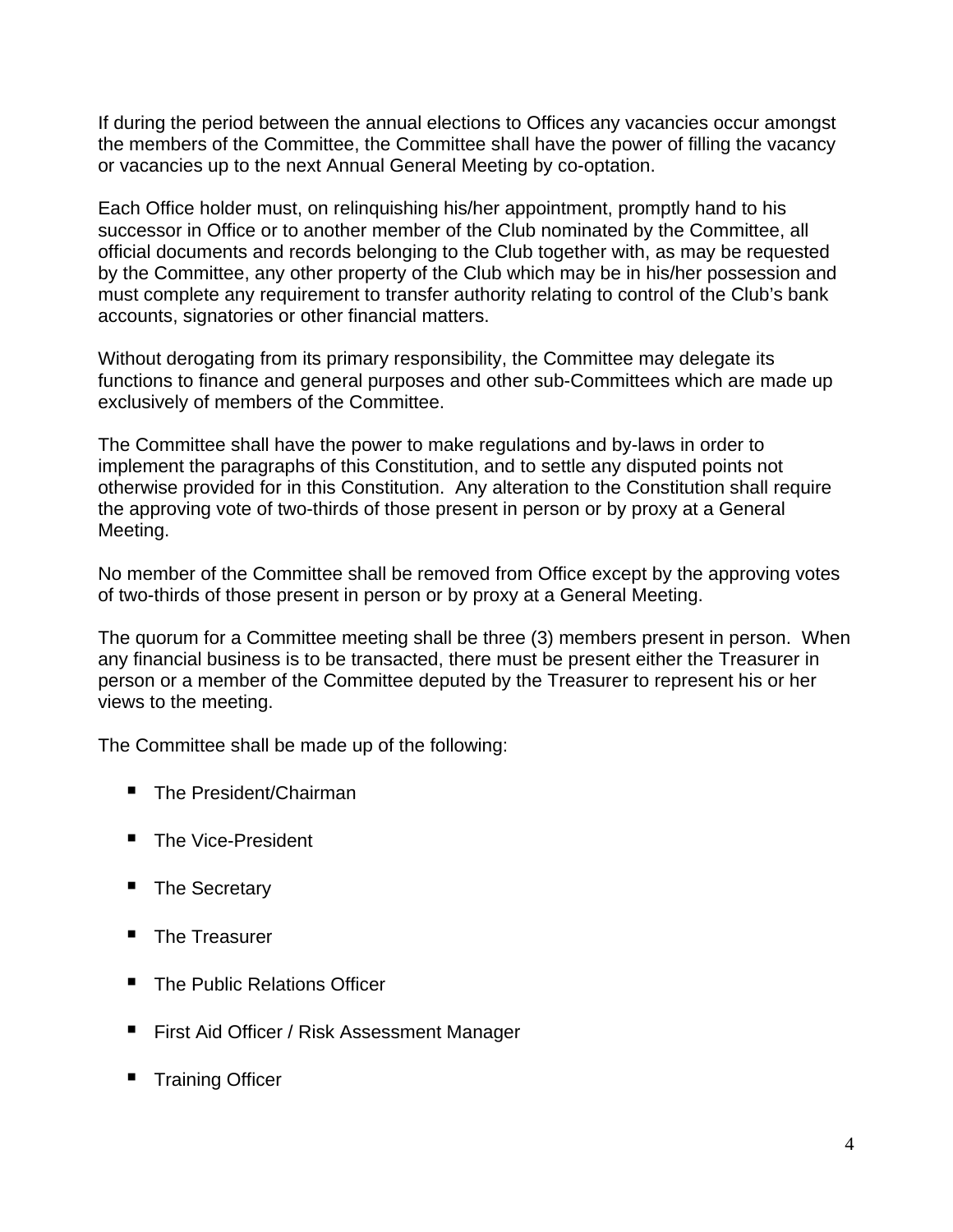## **5. The Roles of the Committee Members**

*The President* shall have the right to preside at all meetings of the members of the Club at all

Committee meetings. Should the President be absent, or decline to take the chair, the Committee shall elect another member of the Committee to chair the meeting.

The President reserves the right to call a Committee meeting at any time provided that the Committee members are given a three (3) days notice prior to the established date of the meeting.

This position is to be delegated by the members of the Committee and submitted to all the members during the annual general meeting. This position is to be held for duration of three (3) years and can only be re-elected by a 50% + 1 vote from at the Committee members.

The President shall take responsibility of the following:

- a) all the Club's activities as well as the daily running of the Club;
- b) to delegate on the Committee members any responsibility he feels adequate and appropriate as and when required;
- c) to reserve the right to authorise any procurement of any kind,
- d) to counter sign all cheques made by the Treasurer to all payments made to third parties.

*The Vice-President* is to be elected by the Committee. This position is to be held for duration of three (3) years and can only be re-elected by a unanimous vote from all the committee members.

The Vice-President, shall, in the absence of the President take all responsibilities of the President.

When any financial business is to be transacted, the Vice-President is to contact the President prior to any payments or approval.

*The Secretary* shall:

- a) be responsible of Equipment as the Club's Equipment Officer and take on the inventory of the Clubs' equipment and assessing any damages to the Club's equipment and reporting it to the Risk Assessment Manager ;
- b) maintain a register of the members of the Club;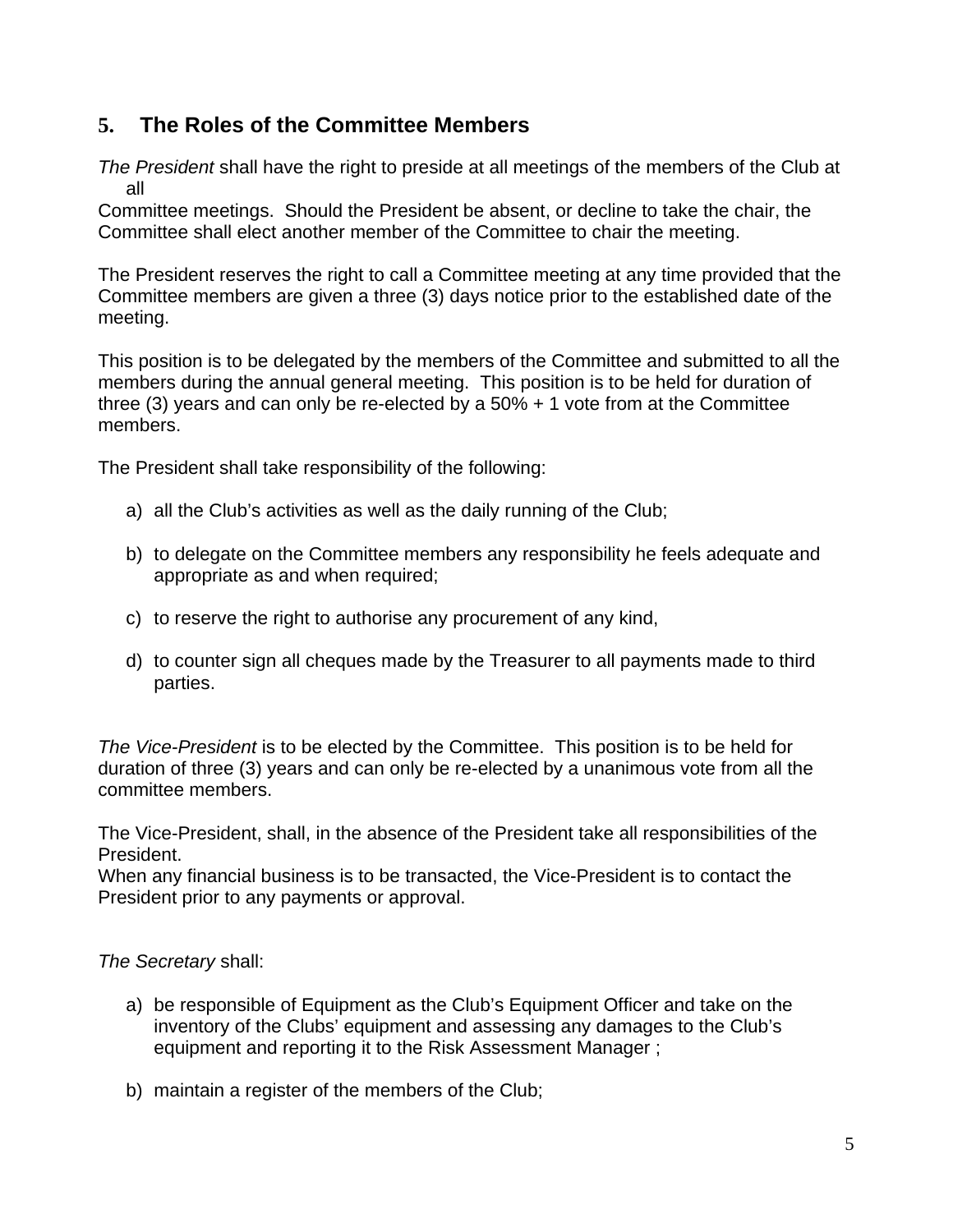- c) give notice of meetings of the members and the Committee including date, place and time;
- d) draw up the agenda and minutes for and of those meetings;
- e) notify the members following the appointment and resignation or removal of any appointments of the Committee members;
- f) advise the Malta Judo Federation of any changes in this Constitution;
- g) take responsibility for the operation and updating of a suitable Club website displaying current Club's contact details, the Constitution and any other material related to the Club and its activities;
- h) with the approval of the committee the Secretary may designate one of the Club members (who may be, but need not necessarily be, one of the Committee members) to assist the Secretary or to act as at the Club's IT Officer, in maintaining an updated web facilities of the Club.

*The Treasurer* who will be voted by the Committee members of the Club shall:

- a) collect all fees from the Club members;
- b) ensure that all items bought are to be used by the Club and are to be receipted by a proper receipt;
- c) ensure that a bank account in the name of the Club is opened and ensure that bills are paid and cash is banked from and to such account;
- d) sign all cheques written on the Club's chequebook (All cheques are to be counter signed by the President);
- e) keep proper accounting records of the Club's financial transactions in accordance with the current accepted accounting rules and practices;
- f) develop and implement control procedures to minimise any financial risk;
- g) prepare an annual budget for the Club and regularly inform the Committee of progress against that budget;
- h) ensure that all statutory returns are made including VAT, Income Tax if and when appropriate;
- i) make all records and accounts available on request to any member of the Committee;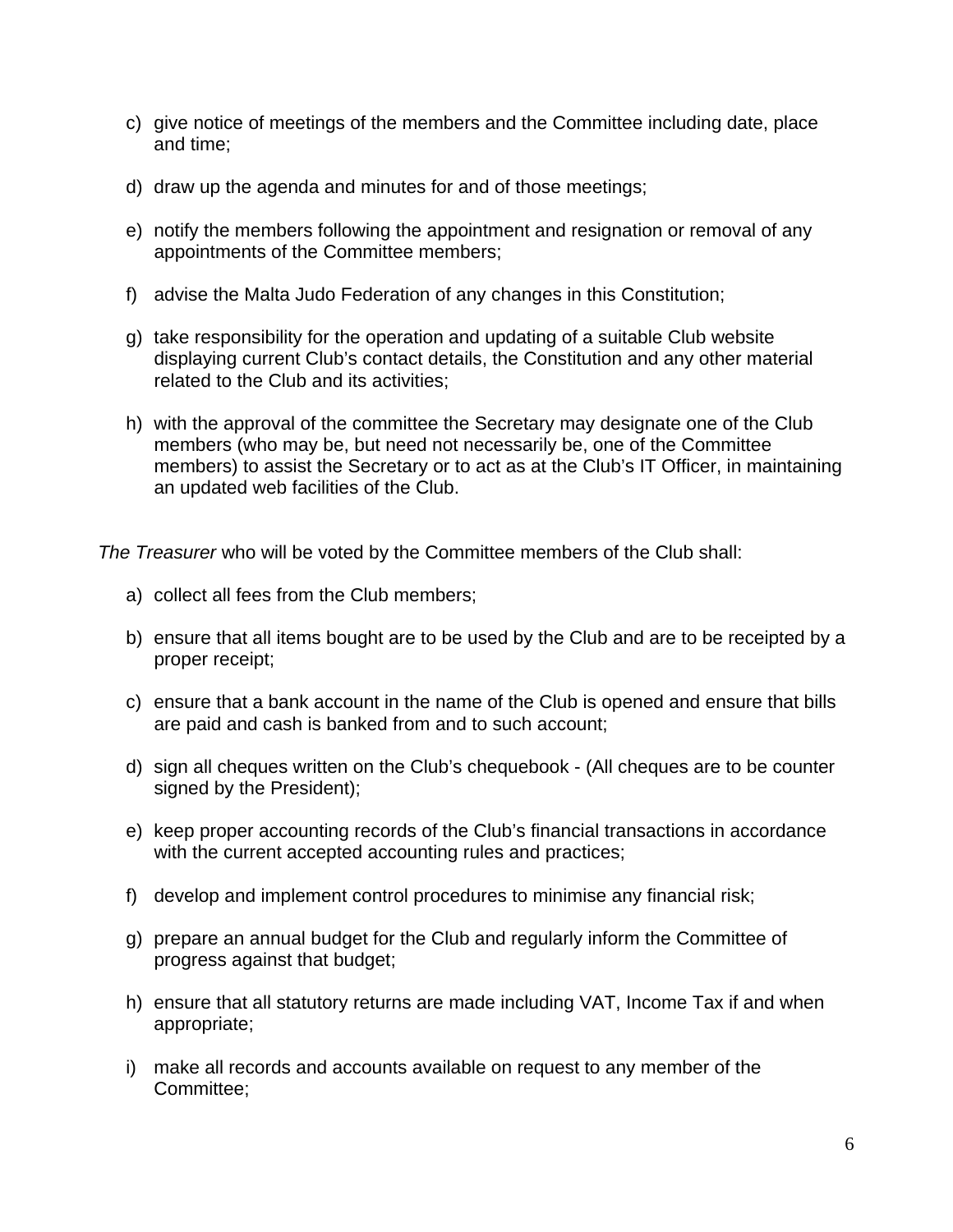j) forward to the President by the end of the second week following the end of every quarter a copy of the accounts for the preceding term which accounts shall eventually be approved by the Committee members during the next meeting.

*The Public Relations Officer* shall:

- a) establish, create, promote and protect a favorable image of the Club to the public in general and enhance the Club's prestige and reputation;
- b) monitor publicity and conduct research to attract sponsorships for the benefit of the Club;
- c) be liaising with media, individuals and other organizations;
- d) be researching, writing and distributing press releases to targeted media;
- e) be collating and analysing media coverage;
- f) be preparing and supervising the production of publicity brochures, handouts, direct mail leaflets and other promotional material;
- g) be organising events, activities, press conferences, exhibitions, open days etc
- h) be providing the Secretary or the IT Officer with latest material for the maintaining and updating of information on the Club's website;
- i) be sourcing and managing sponsorship opportunities.

*The First Aid Officer / Risk Assessment Manager* shall:

- a) have a valid certificate in First Aid;
- b) assess and keep the First Aid Kit/s and equipment up to date;
- c) assess any damages to the Club's buildings;
- d) provide lectures and assistance to the instructors;
- e) point any hazardous points or situations to the Committee and to offer alternative arrangements and/or maintenance;
- f) prepare a report on any damages, health risk point and/or any loss suffered by the Club and present such report to the Committee.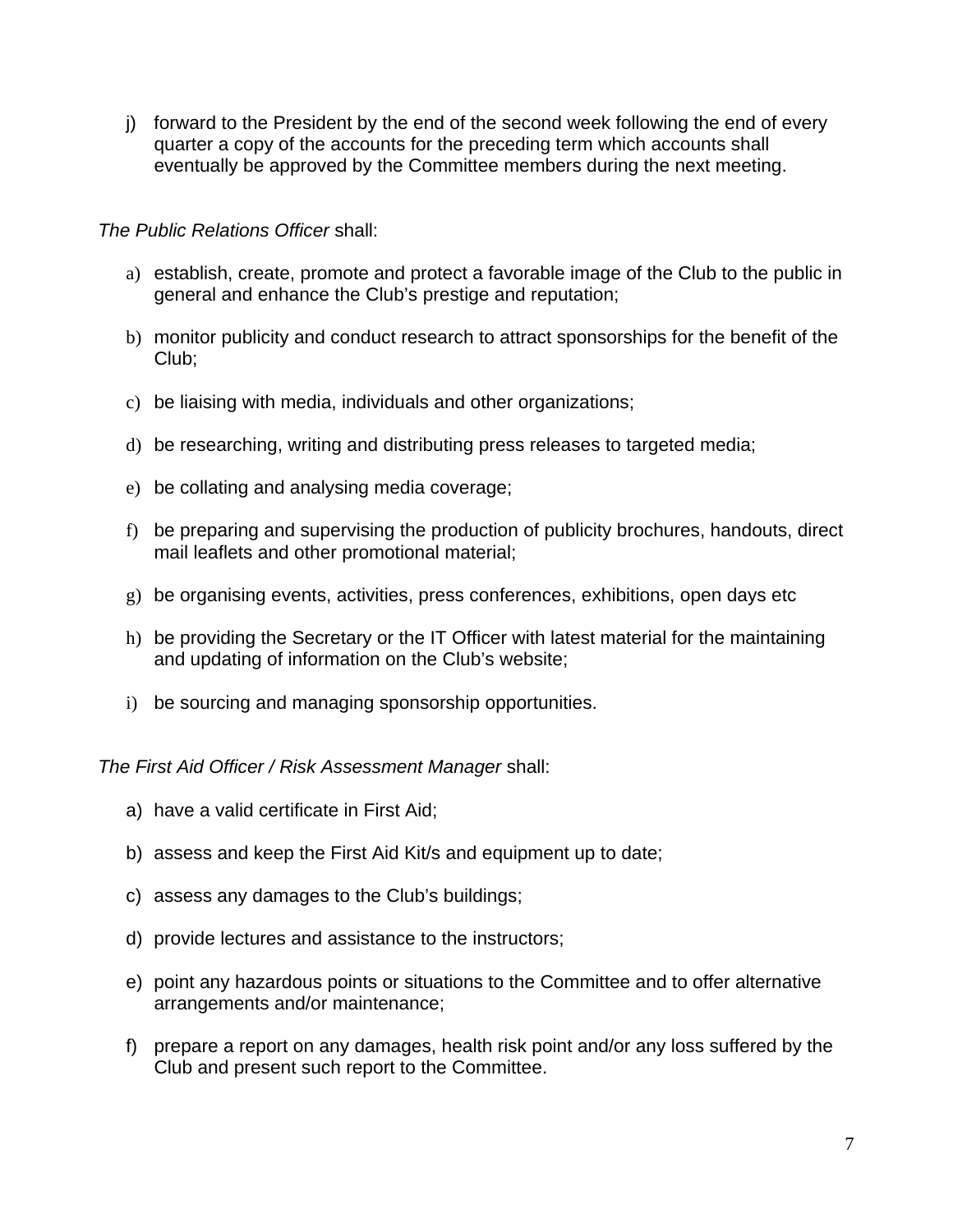*The Training Officer* or (Technical Person) who shall be voted by the Committee of the Club shall:

- a) take care of all the members during classes;
- b) engage skilled or well experienced coaches and also be responsible for their coaching;
- c) inform the Committee of any problems regarding any Judo class or classes;
- d) help in the promotion of the Club by taking part in festivals, events and activities of the Malta Judo Federation.

All other members of the Club may:

- a) take part in general meetings or special meetings that can be called from time to time;
- b) be assigned to carry out minor tasks such as fundraising activities;
- c) be called to help out during club activities.

#### **6. Rules and Regulations**

All members of the Club shall:

- a) submit an official entry application form which application is to be approved by the Committee at the discretion of the said Committee;
- b) enrol with the Malta Judo Federation within one month after their application has been approved by the Club;
- c) have their enrolment form signed by their parents or legal guardian in the case of athletes/judokas under 18 years of age;
- d) acquire the Judo-Gi and Zory, uniform or any personal items in connection with the activity being taken;
- e) keep the premises clean during and after their training session/s;
- f) keep all valuables in their kit bags;
- g) pay their fees on time as indicated by their instructors;
- h) report any misbehavior from other athletes/judokas to the instructor immediately;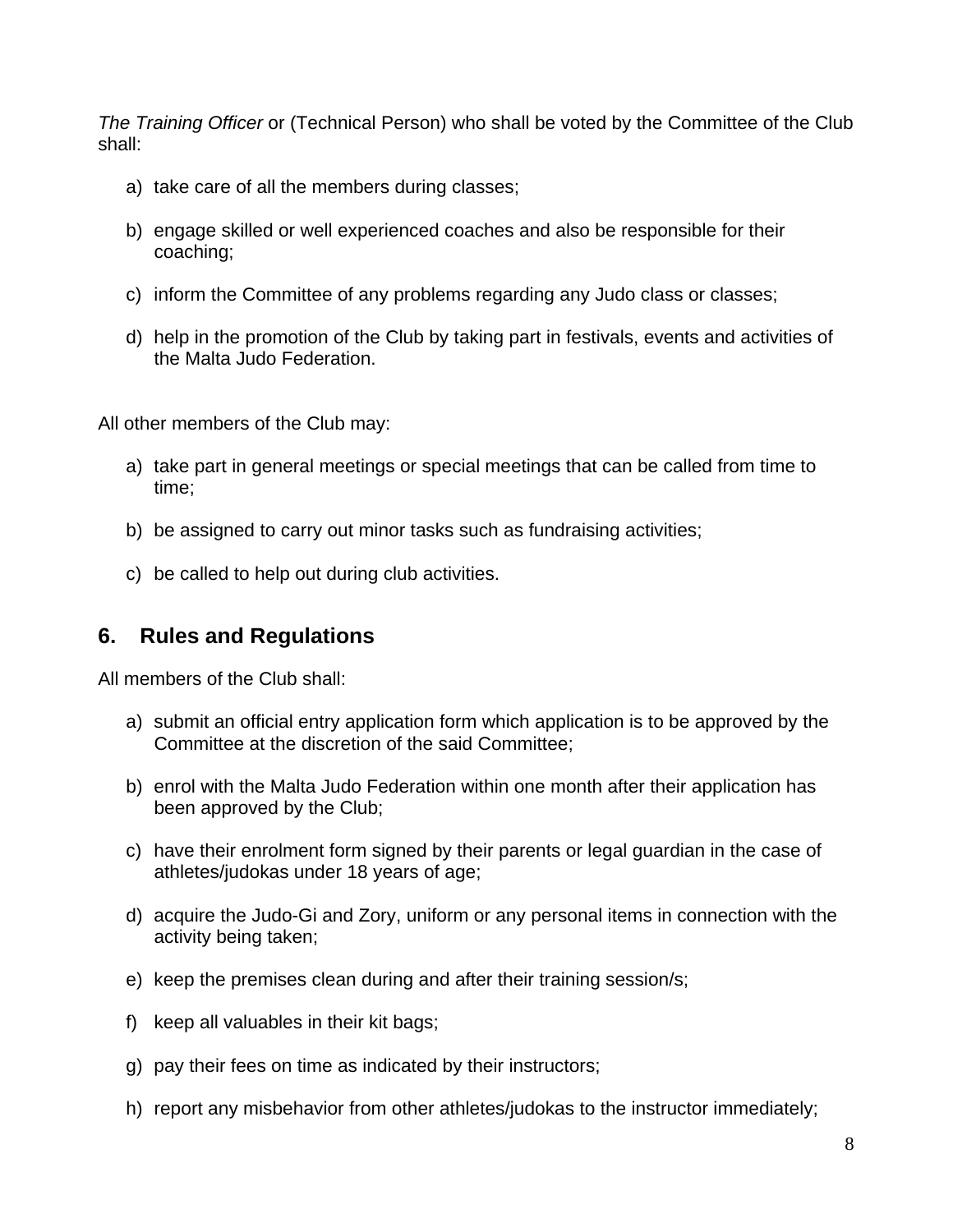The Club is not responsible for any missing or stolen item/s, electronic equipment, personal clothing, accessories, training equipment, uniform or any other personal belongings before, during and after the training sessions.

Any items that can be of an offensive nature are not allowed at the Club.

Damages done by any athletes/judokas or any other member to the Club's property shall be paid in full by whoever is responsible of such damages.

The Committee reserves the right to refuse or remove a person from membership for a good cause. The person concerned may appeal against such action by submitting a reconsideration request in writing to the President.

#### **7. Definition of Members and Memberships**

The members of the Club shall be those who are eligible and apply for a membership of the Club, who are admitted to and maintained in membership by the Committee and who have paid the relevant Club's subscription.

Hereunder are listed other definitions for the various types of Club members as stipulated by the Committee:

- a) Active member is a person that attends regularly to training and meetings and is eligible to attend for the annual general meeting;
- b) Passive member is a person that fails to attend training for two months and did not inform an official of the club;
- c) A member that is in a passive state is not eligible to take part in the annual general meeting. In order for passive member to be listed as an activate member he needs to attend for a full month consecutive training;
- d) A parent member is a parent of an athlete/judoka who is under the age of 18 years. One parent will be eligible to take part in the annual general meeting and be a part of the club's Committee until the children reach the age of 18 years. When a member under the age of

18 years is absent for two months, the athlete/judoka and his/her parent will be considered as Passive members.

Any member of the Club that expresses interest to be a part of the Committee and is over the age of 18 years, or parents of athletes/judokas who are still under the age of 18 years, must submit their nomination in writing to the Secretary not less than seven (7) days before the date of the Annual General Meeting.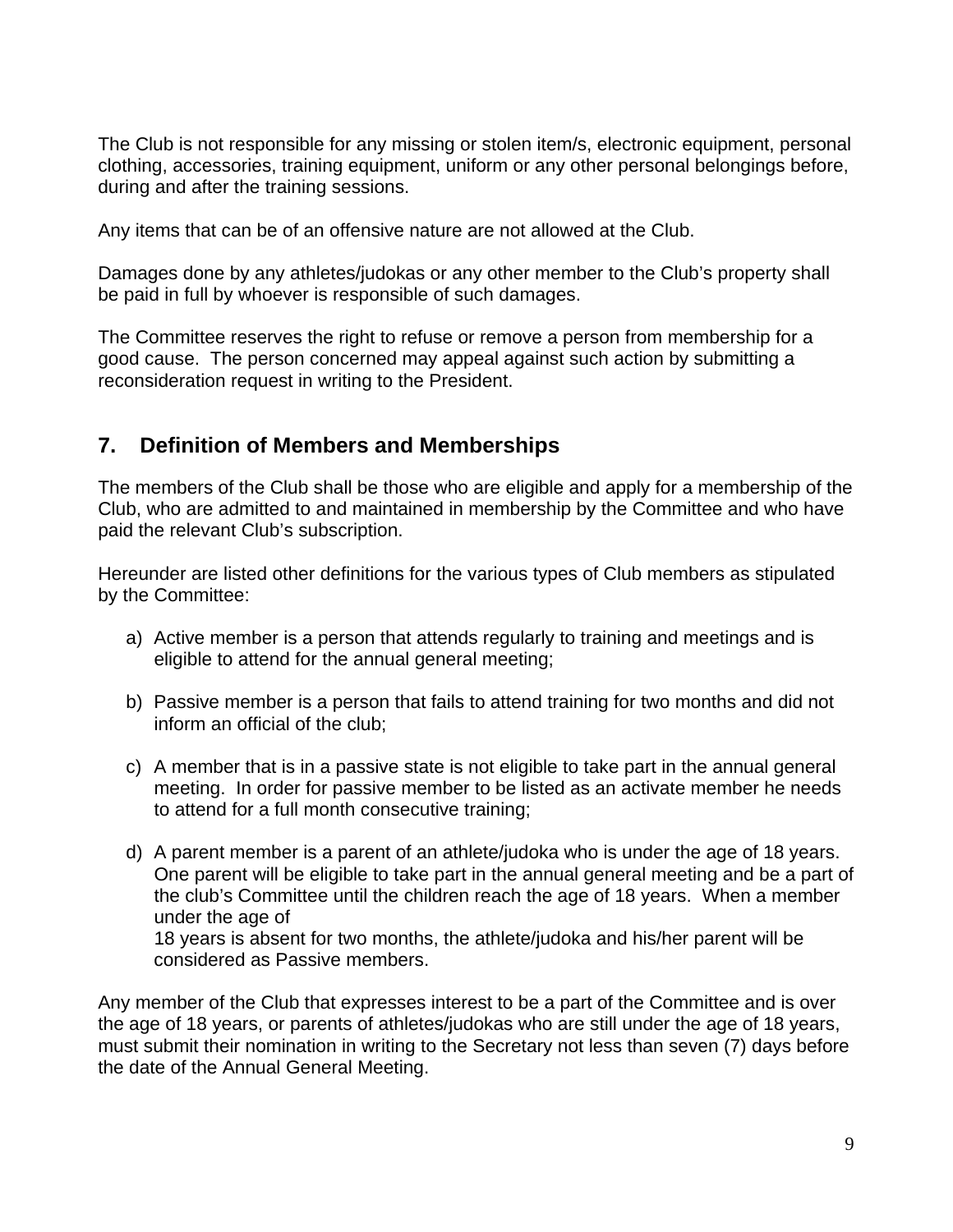## **8. Membership Validation Requirements**

For a person to become a member, he/she has to:

- a) fill a membership form provided by our club (all details must be filled) including 1 passport-sized photograph;
- b) such application will be approved at the discretion of the Committee;
- c) fill an MJF membership form provided by our club;
- d) any kits should be purchased, if there will be any, within the first term;
- e) the membership fee has to be paid within the first month of the quarter.

# **9. Membership Categories**

Once a member is accepted the athlete/judoka will be listed under one of the following categories:

| a) Children starting from 3 years to 6 years   | (Nursery) |
|------------------------------------------------|-----------|
| b) Children starting from 7 years to 9 years   | (Juniors) |
| c) Children starting from 10 years to 12 years | (Seniors) |
| d) Adults starting from 12 years to 14 years   | (Cadets)  |

e) Adults starting from 15 years onwards (Adults/Athletes)

# **10. Membership Fees**

Membership payments are to be paid in advance within the first month of the quarter at the rate of

€45 quarterly or €180 yearly when paid in full in advance by not later than the last day of the first month.

A family that has more than 2 children who are Club members will have the third member for free. In case of a family who has more than 3 Club members who are all under 18 years of age, the third member will pay half the membership fee and the fourth member will be free.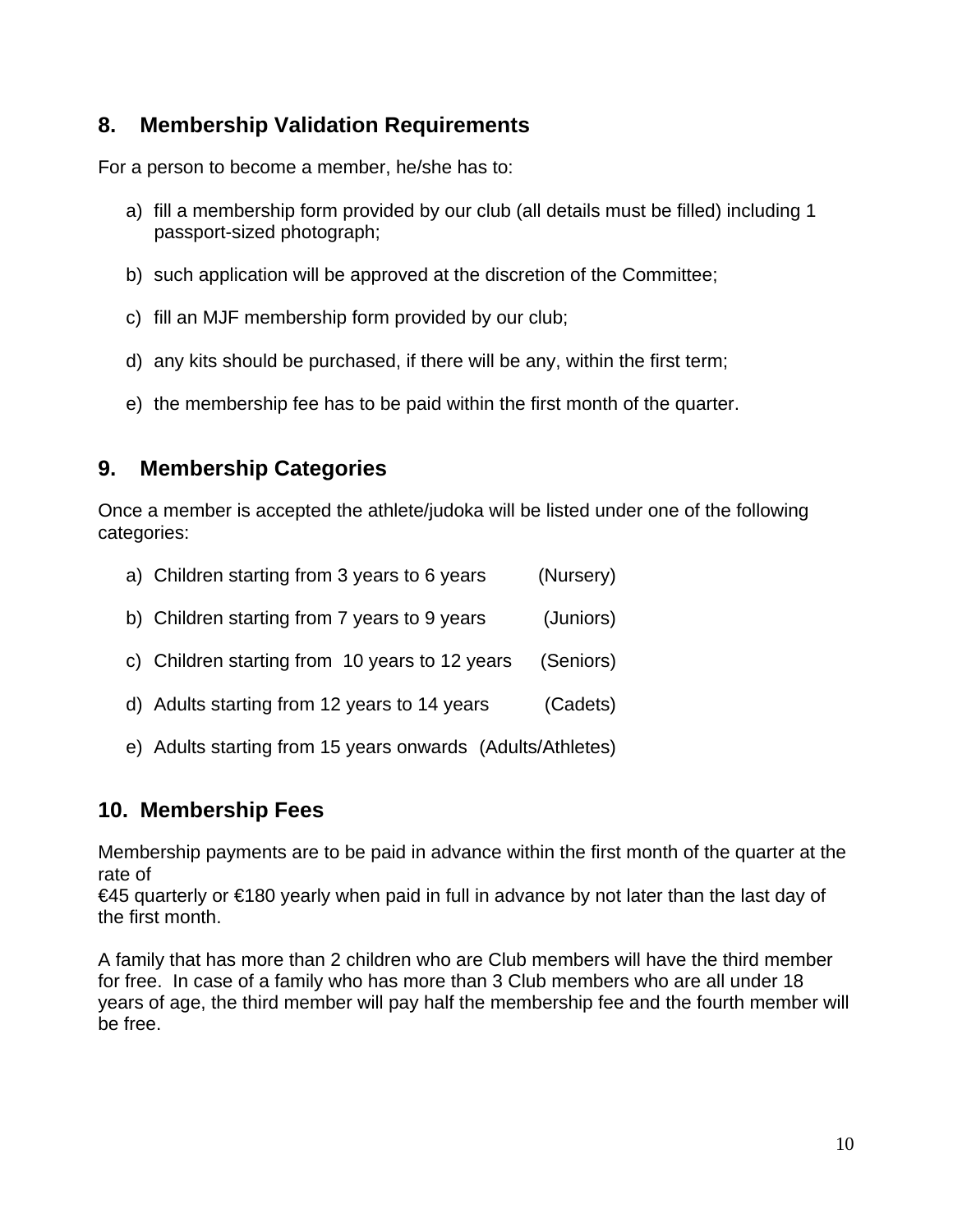#### **11. Meetings**

The Club shall have one Annual General Meeting, hereinafter referred to as 'AGM'. Any other general meetings shall be known as Extraordinary General Meetings and a Committee Meeting shall be held quarterly or more frequently as the Committee may deem to be appropriate.

The quorum for an AGM shall be seven (7) members present in person of whom three must be members of the Committee. When any financial business is to be transacted, there must be present the Treasurer, or a member of the Committee deputed by the Treasurer to represent his/her views to the meeting (provided that where it is a case of a deputy, the only financial business transacted shall be that which was set out in the agenda accompanying the notice of the Meeting).

Annual General Meeting - There shall be an AGM for all members of the Club by not later than the last day of the first quarter of the year, convened by the Secretary on not less than fourteen (14) days' notice.

The Annual General Meeting will:

- a) approve the Minutes of the previous Annual General Meeting;
- b) approve the annual report of the Committee for the previous year and the annual accounts of the Club for the previous year, the report and accounts having been approved by the Committee;
- c) elect members of the Committee; as stipulated under the heading 'The Committee and its Members', the Committee's nominations for the Officers shall be contained in the notice of the Meeting, any alternative nominations must be seconded and have the consent of the nominee and must be received in writing by the Secretary not less that seven days before the date of the AGM, nominations for the other Committee members may be taken from the floor of the meeting;
- d) take into consideration any alternations to the Constitution of the Club;
- e) discuss and decide on any motions that may be submitted and any other relevant business.

An Extraordinary General Meeting (EGM) may be called in any time by the President, the Secretary or the Treasurer on not less than seven (7) days' notice or on a written request by 50% or more of the Club members, stating the reason for which the meeting is to be called and delivered to the Secretary not less than fourteen (14) days before the date of the Meeting.

A Committee Meeting shall be held quarterly or as the Committee may deem to be appropriate to discuss amongst other issues the following; the approval of the Minutes of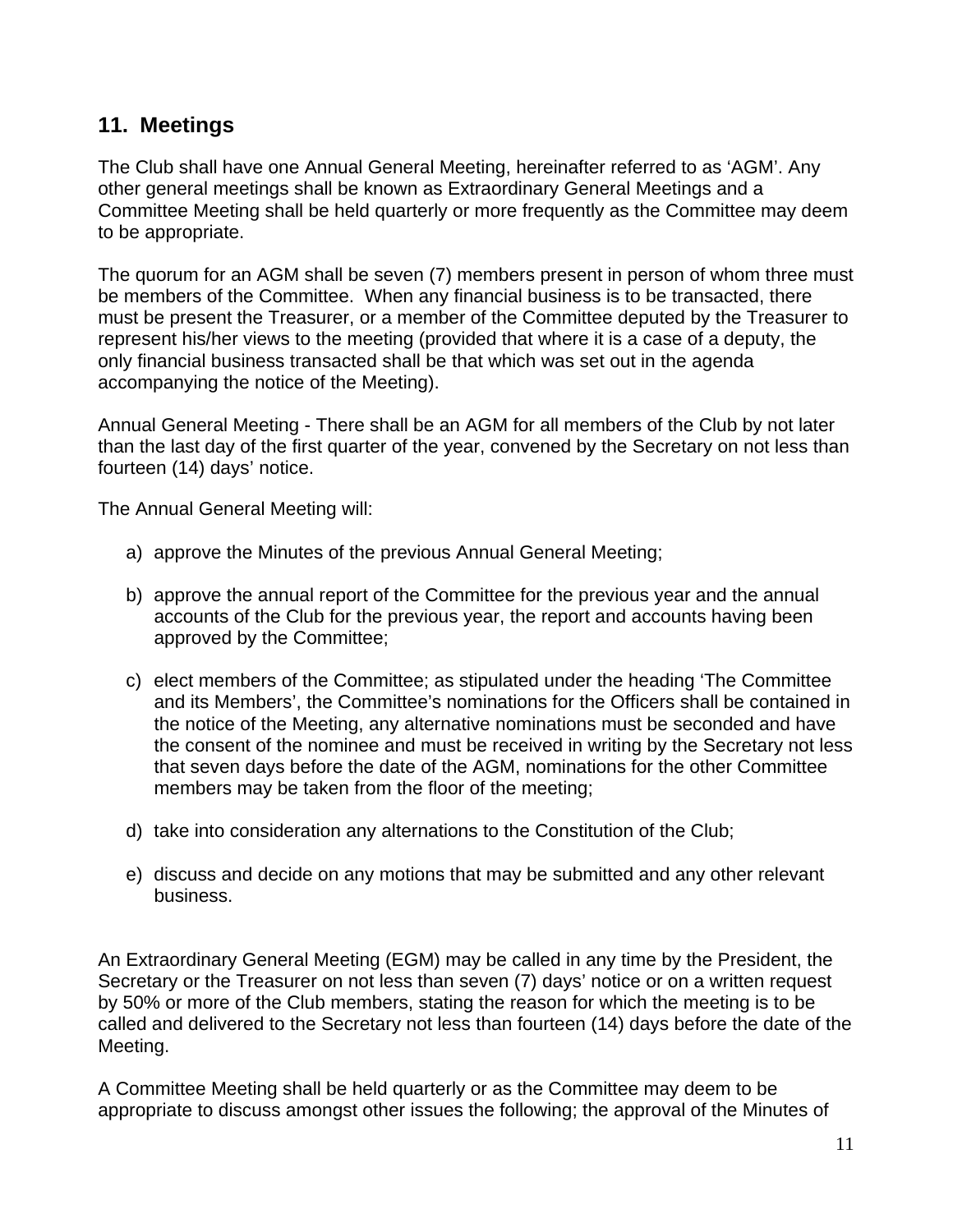the previous Meeting; the suggestions and approval of activities to be held during the forthcoming months; to discuss and determine a plan to tackle any problems that might arise from time to time; to consider and if necessary make amendments to the Constitution; to organize and hold social and networking or competitive events; to establish contacts for activities with other clubs; establish the date, time and place of the next Committee meeting.

Prior to all General Meetings, notice of the agenda shall be sent out by the Secretary with the notice of the meeting including date, place and time.

## **12. Amendments**

- a) Amendments to this Constitution can only be made at the Committee meeting, however, any alteration to the Constitution shall require the approving vote of twothirds of those present in person or by proxy at a General Meeting;
- b) The consideration of any alternations to the Constitution of this club is to be approved by not less than 50% + 1 of all the Committee members;
- c) The President is to be present for any amendments to be effected and published;
- d) All the members are to be present at this meeting;
- e) All amendments are to be published and explained to all members of the Club at extraordinary general meeting.

# **13. Offences and Disciplinary Action**

Disciplinary action can be taken against any member/officer of this club in the event of infringement of the club Rules and Regulations and/or any offence as shown below:

#### *Minor offence:*

Bullying, teasing, offending, pushing, swearing, damage to Club's equipment or damage to other member's property and disrespect to Club/Federation officials.

*Course of action:* 

In any of the above mentioned situations, immediate action has to be taken by the instructor in charge, or by bringing the offender in front a disciplinary board consisting of three Committee Officials of which the President must be always be part of

*Punishment*: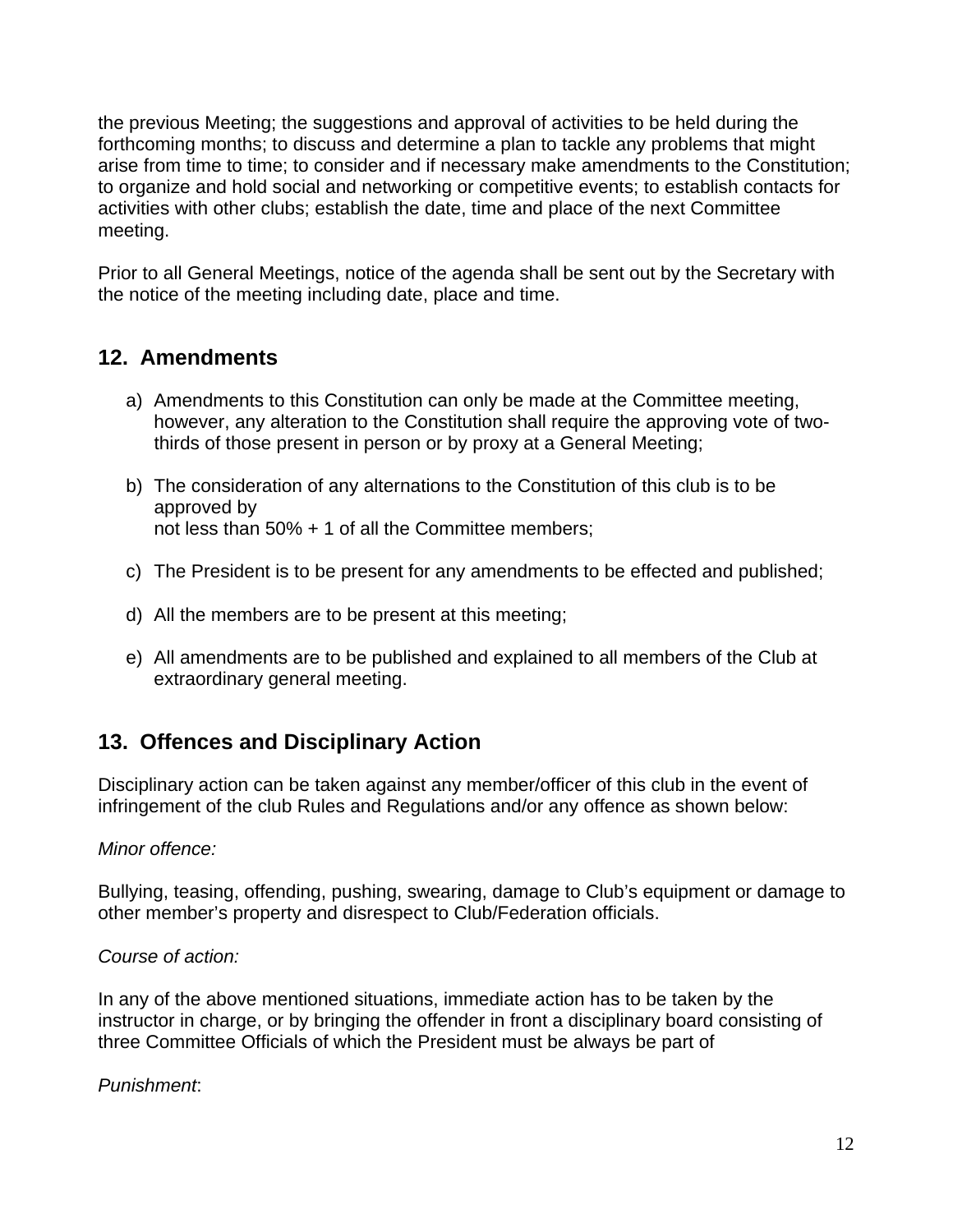Written Formal apology, attending training but can not take part (not more than three sessions), pay for any damage that was done, (if any) and a full report would be attached to the athlete's file for further reference.

#### *Maximum offence:*

Aggressive behavior, stealing, vandalizing the Club's property or to any property belonging to members of the Club and offending behavior to Club/Federation Officials and passing out confidential information that is for the Club use only

#### *Course of action:*

In any of the above mentioned situations, the offender must appear in front of a disciplinary board consisting of five Committee Officials of which the President must be always be part of

#### *Punishment*:

The offender must pay for any maintenance or damage done, (if any), can be suspended from the Club for one month up to three months, suspended from taking part in competitions for one year and also degraded to a lower belt. The Committee will inform the Federation of its decision and action by means of a written report giving full details and signed by all the members of the disciplinary board.

#### *Major offense:*

Threatening, physically attacking a club or Federation officials; using or taking part in any commercial in conjunction with alcohol, drugs or tobacco, sexual abuse towards any member or person, whilst in the company or representing the Club during a sport activity.

#### *Action:*

In any of the above mentioned situations, the offender must appear in front of a disciplinary board consisting of five Committee Officials of which the President must be always be part of, the offender will be temporarily suspended from taking any part in any activity concerning the Club and the Committee will inform the Local Police Authority of this case.

#### *Punishment:*

According to the outcome of the legal proceedings, the Committee will decide if to terminate or resume the offender's membership. The offender must pay for any maintenance or damage done, (if any) and upon suspending the offender, the Committee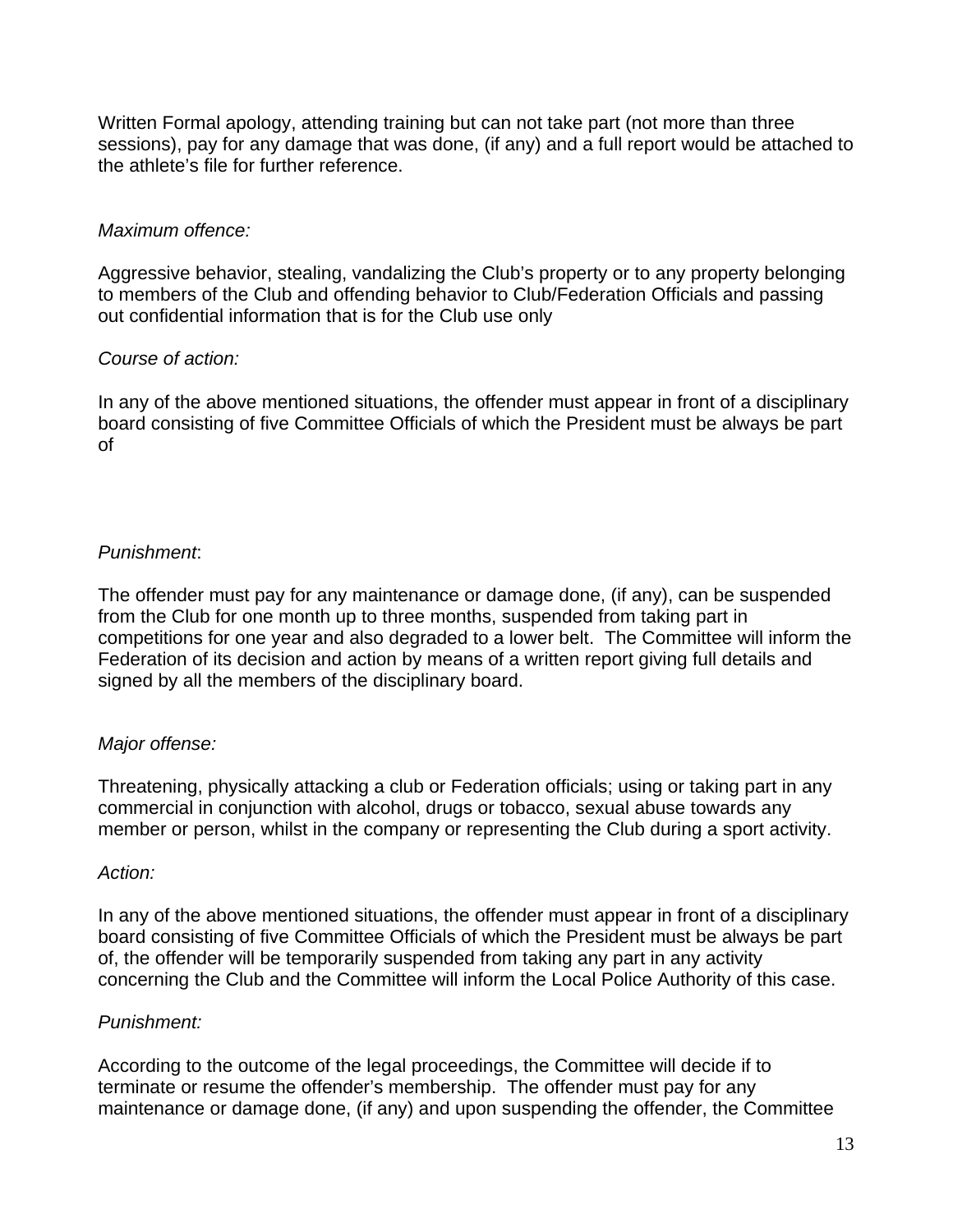will inform the Federation of its decision and action by means of a written report giving full details and signed by all the members of the disciplinary board.

As part of the procedures for appeal, the offender has the right for an appeal and can do so by submitting a written request to the Club's President and a copy to the Chairman of the Malta Judo Federation. The Committee would form a new board consisting of an even number not less than four (4) members and would ask the Federation to nominate another Officer to act as President from a the Federation to assist in the appeal proceedings. The decision of this board would then be final. The offender also has the right to be assisted by his own personal defender.

# **14. Official Club Logo**



The club logo should never be tempered with or changed in any way unless it is decided by the Committee. Any changes done should be discussed by the Committee and approved by all members of the club in the AGM.

The logo can be displayed on the Judo-Gi in the form of an embroidered badge, printed on t-shirts and benders in a professional way.

Any printed material has to be approved by the Committee before printed.

The arm straps are to be worn only on the Judo-Gi.